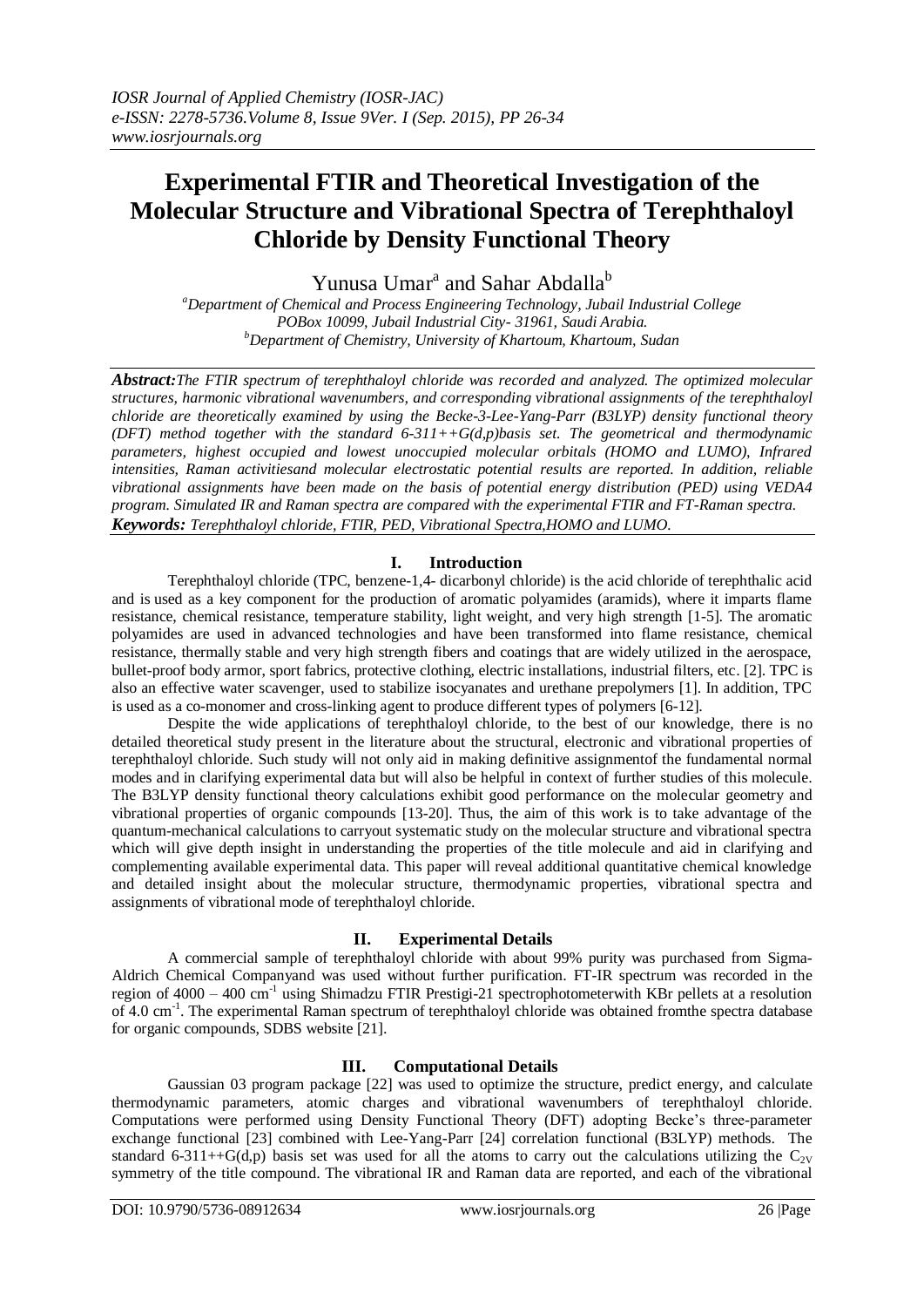modes was visually confirmed by Gauss-View program [25]. The VEDA4 program [26] was used tocharacterize the normal vibrational modes on the basis of Potential Energy Distribution (PED). The wavenumbers and intensities obtained from the computation were used to simulate infrared and Raman spectra. In addition, the highest occupied molecular orbital (HOMO) and lowest unoccupied molecular orbital (LUMO) energy values, HOMO-LUMO energy gap, molecular electrostatic potential (MEP) for TPCwere calculated using the same level of theory.

#### **IV. Result and Discussion**

**4.1 Molecular Geometry** The molecular structure of TPC which consists of a phenyl ring along with two carbonyl chloride groups belongs to  $C_{2v}$  point group symmetry. The structure of TPC is optimized by Berny's optimization algorithm incorporated in Gaussian 03 program. The equilibrium structure along with the numbering of atoms of TPC calculated at  $B3LYP/6-311++G(d,p)$  level of theory is given in Fig. 1. The optimized geometrical parameters (bond lengths, bond and dihedral angles) of the title molecule are given in Table 1. The entire atoms of the TPC molecule belong to the same plane, even though it contains two carbonyl chloride groups. However,

groups into the ring. All the C-C bond lengths in the phenyl ring of the TPC which are slightly stretched out fall in a range of 1.385 – 1.404 Å. The ring CCC angles are slightly smaller than  $120^{\circ}$  at the points of substitution and longer than 120° at other positions. The four C-H bondsin the ring have almost equal inter nuclear distance and have been calculated to be around 1.081Å. The change in the phenylring C-H bond's length on substitution is attributed to change in charge distribution of the carbon atomsinphenyl ring [27, 28]. The carbon atoms in phenyl ring are sigma bonded to hydrogen atoms and substitution of carbonyl chloride groups for hydrogen atoms reduce the electron density at ring carbon atoms. Thus, in substituted benzenes, the ring carbon atoms exert a large attraction on the valence electron cloud of the H atoms resulting in the increase in the C-H force constant and a decrease in corresponding bond length. The two C=O of the TPC have the same bond lengths (1.187 Å) typical of double bond character. Similarly, the two C-Cl has the same bond length which is calculated to be 1.819 Å.

the hexagonal structure of the base molecule is slightly distorted due to the substitution of the carbonyl chloride

#### **4.2 Vibrational Spectra**

The optimized structural parameters were used to compute the vibrational wavenumbers for the title compound at B3LYP/6-311++G(d,p) level of theory. Since DFT hybrid B3LYP functional tends to overestimate the fundamental modes, the calculated vibrational wavenumbers are usually higher than the observed vibrational modes, and the differences are accounted for by using scaling factor. Therefore, the calculated vibrational wavenumbers are scaled with 0.955 and 0.977 for the vibrational wavenumbers above and below 1800 cm<sup>-1</sup> respectively [13]. Table 2 presents the calculated (un-scaled and scaled) vibrational wavenumbers, IR intensities and Raman activities along with the assignment of vibrational modes for the TPC. The Table also shows the observed infrared wavenumbers of TPC for comparison. The assignment of the fundamental vibrational modes is proposed on the basis of potential energy distribution using VEDA 4 program and the animation option of Gauss View graphical interface of Gaussian program. A detailed description of the normal modes based on PED is given in the last column of Table 2. TPC is composed of 16 atoms. Thus, the calculationgives forty two IR fundamental vibrations that belong to irreducible representations  $\Gamma_{\text{vib}} = 15A_1 + 7A_2 + 6B_1 + 14B_2$ of the  $C_{2v}$  point group of TPC. The absence of imaginary wavenumbers in the calculated vibrational spectrum confirms that the optimized structure corresponds to the minimum energy on the potential energy surface. The  $A_1$  and  $B_2$ irreducible representations correspond to stretching, ring deformation, and in-plane bending vibrations, while  $A_2$ and  $B_1$  correspond to ring, torsion and out of plane bending vibrations. The normal modes associated with  $A_1$ ,  $B_1$ and  $B_2$  symmetries are IR and Raman active, while the modes associated with  $A_2$  symmetryare Raman active but IRinactive.

The vibrational wavenumbers and the corresponding intensities obtained from B3LYP/6-311++G(d,p) calculations were used to simulate the IRand Raman spectra of the title molecule. For simulation, pure Lorentizian band shape with a bandwidth of full width and half maximum (FWHM) of  $10 \text{ cm}^{-1}$  was used to plot the calculated IR and Raman spectra. The experimental and simulated IR spectra of TPC molecule are presented in Figs. 2, while the Raman spectra are shown in Fig. 3. These Figures clearly show the spectral characteristics of the title molecule. Calculated Raman activities  $(S_i)$  were converted to relative Raman intensities  $(Ii)$  using the following equation (1) derived from the intensity theory of Raman scattering [29, 30].

 = f(v<sup>0</sup> − v<sup>i</sup> ) 4 vi [1 − exp − hc vi kT ] − − − − − − − − − −1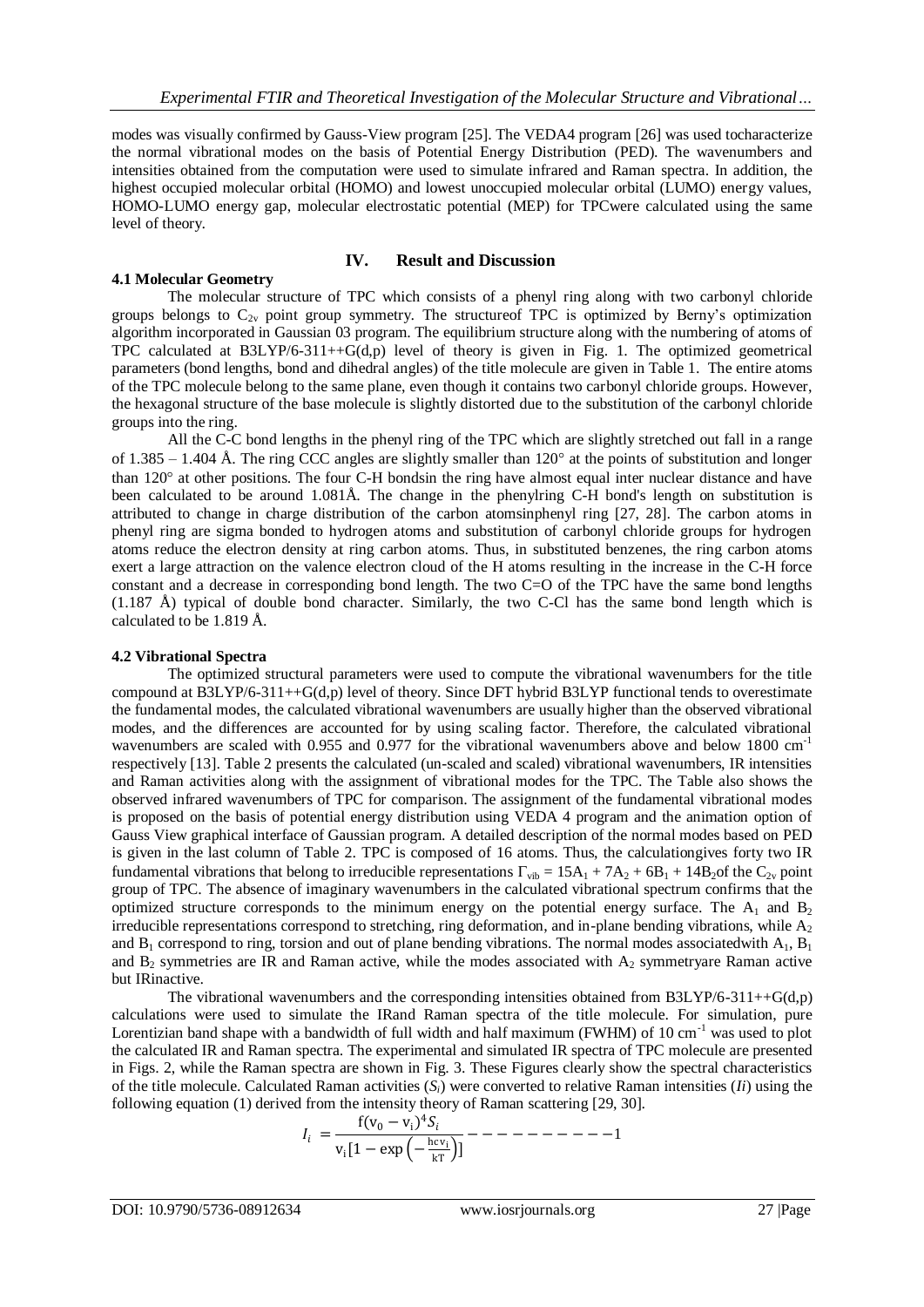Where  $v_0$  is the laser exciting wavenumber in cm<sup>-1</sup>,  $v_i$  is the vibrational wavenumber of the i<sup>th</sup> normal mode, and f is a suitable common normalization factor for all peak intensities,  $10^{-4}$ . h, k, c and T are Planck and Boltzman constants, speed of light and temperature in Kelvin, respectively.



**Figure 1**. Optimized molecular structure of terephthaloyl chloride.

|  |  | Table 1: The calculated optimized geometrical parameters <sup>ª</sup> for terephthaloylchloride. |
|--|--|--------------------------------------------------------------------------------------------------|
|--|--|--------------------------------------------------------------------------------------------------|

| Bond lengths( $\AA$ ) |       | Bond Angles(°)                                         |       |                                                    | Dihedral Angles(°) |  |
|-----------------------|-------|--------------------------------------------------------|-------|----------------------------------------------------|--------------------|--|
| $C_1$ - $C_2$         | 1.397 | $C_2C_1C_6$                                            | 119.8 | $C_6C_1C_2C_3$                                     | 0.0                |  |
| $C_1-C_6$             | 1.404 | $C_2C_1C_{11}$                                         | 123.7 | $C_6C_1C_2C_7$                                     | 180.0              |  |
| $C_1 - C_{11}$        | 1.490 | $C_6C_1C_{11}$                                         | 116.5 | $\mathrm{C}_1\mathrm{C}_1\mathrm{C}_2\mathrm{C}_3$ | 180.0              |  |
| $C_2-C_3$             | 1.390 | $C_1C_2C_3$                                            | 120.1 | $C_{11}C_1C_2C_7$                                  | 0.0                |  |
| $C_2-H_7$             | 1.081 | $\overline{C_1C_2H_7}$                                 | 120.1 | $C_2C_1C_6C_5$                                     | 0.0                |  |
| $C_3-C_4$             | 1.397 | $C_3C_2H_7$                                            | 119.8 | $C_2C_1C_6H_{10}$                                  | 180.0              |  |
| $C_3-H_8$             | 1.081 | $C_2C_3C_4$                                            | 120.1 | $\mathrm{C}_1\mathrm{C}_1\mathrm{C}_6\mathrm{C}_5$ | 180.0              |  |
| $C_4-C_5$             | 1.404 | $C_2C_3H_8$                                            | 119.8 | $C_{11}C_1C_6H_{10}$                               | 0.0                |  |
| $C_4 - C_{14}$        | 1.490 | $C_4C_3H_8$                                            | 120.1 | $C_2C_1C_{11}O_{12}$                               | 180.0              |  |
| $C_5-C_6$             | 1.385 | $C_3C_4C_5$                                            | 119.8 | $C_2C_1C_{11}Cl_{15}$                              | 0.0                |  |
| $C_5-H_9$             | 1.082 | $\overline{C_3C_4C_{14}}$                              | 123.7 | $C_6C_1C_{11}O_{12}$                               | 0.0                |  |
| $C_6$ - $H_{10}$      | 1.082 | $C_5C_4C_{14}$                                         | 116.5 | $C_6C_1C_{11}Cl_{15}$                              | 180.0              |  |
| $C_{11}=O_{12}$       | 1.187 | $C_4C_5C_6$                                            | 120.1 | $C_1C_2C_3C_4$                                     | 0.0                |  |
| $C_{11}$ - $Cl_{13}$  | 1.819 | $C_4C_5H_9$                                            | 119.2 | $C_1C_2C_3H_8$                                     | 180.0              |  |
| $C_{14} = O_{15}$     | 1.187 | $C_6C_5H_9$                                            | 120.7 | $C_7C_2C_3C_4$                                     | 180.0              |  |
| $C_{14}$ - $Cl_{16}$  | 1.819 | $C_1C_6C_5$                                            | 120.1 | $C_7C_2C_3H_8$                                     | 0.0                |  |
|                       |       | $\overline{C_1C_6}H_{10}$                              | 119.2 | $C_2C_3C_4C_5$                                     | 0.0                |  |
|                       |       | $C_5C_6H_{10}$                                         | 120.7 | $C_2C_3C_4C_{13}$                                  | 180.0              |  |
|                       |       | $\overline{C_1C_{11}O_{12}}$                           | 125.5 | $H_8C_3C_4C_5$                                     | 180.0              |  |
|                       |       | $\mathrm{C}_1\mathrm{C}_{11}\mathrm{C}\mathrm{l}_{13}$ | 115.5 | $H_8C_3C_4C_{13}$                                  | 0.0                |  |
|                       |       | $O_{12}C_{11}Cl_{13}$                                  | 119.0 | $C_3C_4C_5C_6$                                     | 0.0                |  |
|                       |       | $C_4C_{14}O_{15}$                                      | 125.5 | $C_3C_4C_5H_9$                                     | 180.0              |  |
|                       |       | $C_4C_{14}Cl_{16}$                                     | 115.5 | $C_{13}C_{4}C_{5}C_{6}$                            | 180.0              |  |
|                       |       | $O_{15}C_{14}Cl_{16}$                                  | 119.0 | $C_{13}C_{4}C_{5}H_{9}$                            | 0.0                |  |
|                       |       |                                                        |       | $C_3C_4C_{13}O_{14}$                               | 180.0              |  |
|                       |       |                                                        |       | $C_3C_4C_{13}Cl_{16}$                              | 0.0                |  |
|                       |       |                                                        |       | $C_5C_4C_{13}O_{14}$                               | 0.0                |  |
|                       |       |                                                        |       | $C_5C_4C_{13}Cl_{16}$                              | 180.0              |  |
|                       |       |                                                        |       | $C_4C_5C_6C_1$                                     | 0.0                |  |
|                       |       |                                                        |       | $C_4C_5C_6H_{10}$                                  | 180.0              |  |
|                       |       |                                                        |       | $H_9C_5C_6C_1$                                     | 180.0              |  |
|                       |       |                                                        |       | $H_9C_5C_6H_{10}$                                  | 0.0                |  |

<sup>a</sup>The atom numbering is given in Fig.1.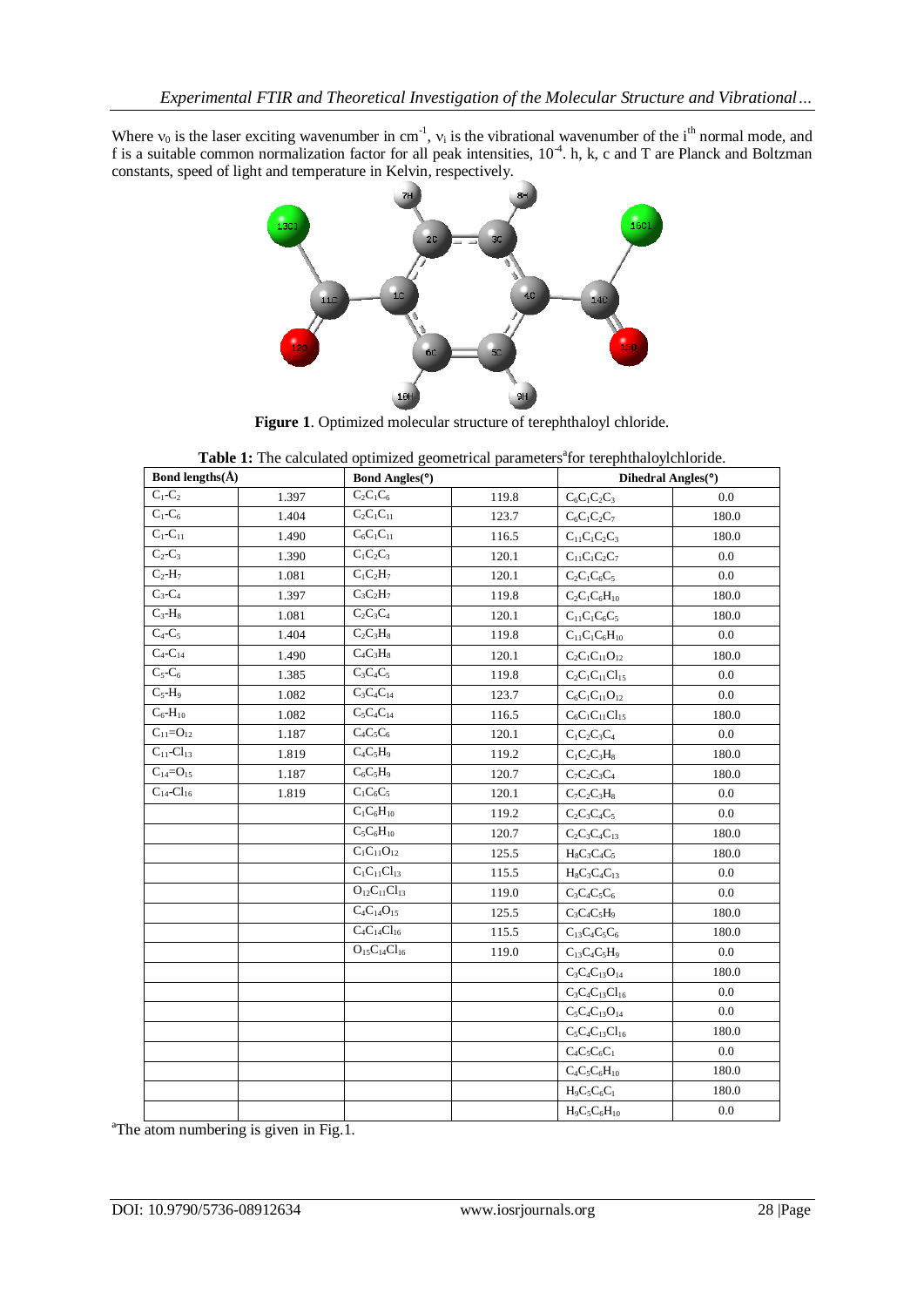| No.             | Sym.           | Expt                     | $v^a$ | v <sup>b</sup> | $I_{IR}$ <sup>c</sup> | ${{\bf I}_{\bf R}}^{\bf d}$ | Assignment (PED $\geq$ 10%)                                                                 |
|-----------------|----------------|--------------------------|-------|----------------|-----------------------|-----------------------------|---------------------------------------------------------------------------------------------|
| $v_1$           | A1             | 3101                     | 3227  | 3082           | 0.37                  | 83.85                       | vCH(99)                                                                                     |
| $v_2$           | <b>B2</b>      | 3060                     | 3216  | 3071           | 0.19                  | 24.44                       | vCH(99)                                                                                     |
| $V_3$           | A1             | 2987                     | 3213  | 3069           | 0.00                  | 105.49                      | vCH(99)                                                                                     |
| $V_4$           | B2             | 2665                     | 3201  | 3057           | 2.12                  | 31.89                       | vCH(99)                                                                                     |
| v <sub>5</sub>  | A1             | 1763                     | 1839  | 1756           | 514.60                | 297.53                      | $\mathrm{vCO}(92)$                                                                          |
| $V_6$           | <b>B2</b>      | 1728                     | 1836  | 1754           | 155.24                | 44.18                       | $\mathrm{vCO}(93)$                                                                          |
| V <sub>7</sub>  | A1             | 1690                     | 1642  | 1605           | 1.54                  | 421.58                      | $\mathrm{bCC}(67) + \delta\mathrm{HCC}(10)$                                                 |
| $v_8$           | B <sub>2</sub> | 1570                     | 1604  | 1567           | 16.13                 | 0.98                        | $\mathrm{bCC}(55) + \delta\mathrm{HCC}(11)$                                                 |
| V9              | B <sub>2</sub> | 1505                     | 1522  | 1487           | 11.20                 | 0.18                        | $\delta$ HCC(63) + $\delta$ CCC(13)                                                         |
| $V_{10}$        | A1             | 1427                     | 1431  | 1398           | 35.22                 | 9.86                        | $\mathrm{bCC}(35) + \delta\mathrm{HCC}(30)$                                                 |
| $v_{11}$        | A1             | 1404                     | 1346  | 1315           | 8.22                  | 0.34                        | $\mathrm{vCC}(64)$                                                                          |
| $V_{12}$        | B <sub>2</sub> | 1290                     | 1332  | 1301           | 0.39                  | 0.62                        | $\delta$ HCC $(86)$                                                                         |
| $V_{13}$        | A1             | 1198                     | 1223  | 1195           | 20.64                 | 37.26                       | $\mathrm{bCC}(59) + \delta\mathrm{HCC}(30)$                                                 |
| $V_{14}$        | <b>B2</b>      |                          | 1202  | 1175           | 371.72                | 0.30                        | $\mathrm{bC-C}(35) + \delta\mathrm{HCC}(27)$                                                |
| V <sub>15</sub> | A1             | 1134                     | 1189  | 1162           | 44.82                 | 157.85                      | $\mathrm{bCC}(43) + \delta\mathrm{HCC}(31)$                                                 |
| V <sub>16</sub> | A1             | 1115                     | 1145  | 1118           | 2.02                  | 4.03                        | $\mathrm{bCC}(17) + \delta\mathrm{HCC}(58)$                                                 |
| $V_{17}$        | <b>B2</b>      | 1019                     | 1035  | 1011           | 0.49                  | 0.00                        | $\mathrm{vCCC}(77)$                                                                         |
| $V_{18}$        | A2             | 978                      | 1015  | 992            | In active             | 0.04                        | $\tau$ HCCC(68) + $\tau$ CCCC(24)                                                           |
| $V_{19}$        | A2             | 894                      | 1003  | 980            | In active             | 0.48                        | $\tau$ HCCC(69) + $\tau$ CCCC(10)                                                           |
| $V_{20}$        | A1             | 877                      | 904   | 883            | 139.19                | 7.21                        | $\mathrm{OCC}(40) + \mathrm{OCCC}(22)$                                                      |
| $V_{21}$        | B1             | 853                      | 885   | 865            | 33.06                 | 0.00                        | $\tau HCCC(71) + \tau CCCC(16)$                                                             |
| $V_{22}$        | <b>B2</b>      | 798                      | 861   | 841            | 520.45                | 2.77                        | $\mathrm{vCC}(12) + \mathrm{vCC}1(10) + \delta \mathrm{OCC}1(29) + \delta \mathrm{CCC}(20)$ |
| $V_{23}$        | B1             | 780                      | 859   | 839            | 0.67                  | 0.01                        | $\tau$ HCCC(93)                                                                             |
| $V_{24}$        | A2             | 732                      | 774   | 756            | In active             | 1.84                        | $\tau$ CCCC(82)                                                                             |
| $V_{25}$        | A1             | 693                      | 705   | 689            | 110.72                | 31.28                       | $\mathrm{bCCl}(13) + \delta\mathrm{CCCl}(58)$                                               |
| $V_{26}$        | B1             | 656                      | 669   | 654            | 44.17                 | 0.01                        | $\delta$ HCC(17) + $\delta$ CCC(76)                                                         |
| $V_{27}$        | B <sub>2</sub> | 639                      | 647   | 632            | 1.60                  | 6.68                        | $\mathrm{vCC}(11) + \mathrm{SCCC}(66)$                                                      |
| $V_{28}$        | A2             |                          | 636   | 621            | In active             | 0.77                        | $\delta$ CCC(89)                                                                            |
| V <sub>29</sub> | B <sub>2</sub> | 559                      | 582   | 569            | 26.97                 | 1.51                        | $\mathrm{OCC}(26) + \mathrm{OCCI}(14) + \mathrm{OCCC}(38)$                                  |
| $V_{30}$        | A1             | 538                      | 484   | 473            | 14.27                 | 15.54                       | $\mathrm{vCCl}(41) + \delta\mathrm{CCC}(38)$                                                |
| $V_{31}$        | B1             | 444                      | 447   | 436            | 0.41                  | 0.01                        | $\tau CCCC(90)$                                                                             |
| $V_{32}$        | B <sub>2</sub> |                          | 440   | 430            | 0.07                  | 5.22                        | $\text{UCCI}(32) + \text{OCCI}(56)$                                                         |
| $V_{33}$        | A2             | $\overline{a}$           | 414   | 405            | In active             | 0.09                        | $\tau HCCC(21) + \tau CCCC(66)$                                                             |
| V <sub>34</sub> | A1             |                          | 395   | 386            | 14.57                 | 2.08                        | $\mathrm{bCCl}(32) + \delta\mathrm{CCC}(27)$                                                |
| $V_{35}$        | B <sub>2</sub> | $\overline{\phantom{a}}$ | 377   | 368            | 34.31                 | 4.31                        | $\mathrm{UCCI}(41) + \delta\mathrm{CCC}(36)$                                                |
| $V_{36}$        | A1             | $\overline{\phantom{0}}$ | 239   | 234            | 6.62                  | 5.12                        | $\mathrm{vCC}(14) + \mathrm{SCCC}(56)$                                                      |
| V <sub>37</sub> | A2             |                          | 232   | 227            | In active             | 1.10                        | $\tau$ CCCC(95)                                                                             |
| $V_{38}$        | B <sub>2</sub> | $\overline{\phantom{a}}$ | 218   | 213            | 1.25                  | 3.00                        | $\delta CCC(10) + \delta CCC1(85)$                                                          |
| $V_{39}$        | A1             | $\blacksquare$           | 118   | 115            | 3.31                  | 0.72                        | $\delta CCCl(87)$                                                                           |
| $V_{40}$        | B1             |                          | 75    | 73             | 5.00                  | 0.02                        | $\tau CCCC(87)$                                                                             |
| $V_{41}$        | B1             | $\overline{a}$           | 44    | 43             | 0.13                  | 0.75                        | $\tau$ CCCCl(90)                                                                            |
| $V_{42}$        | A2             | $\overline{\phantom{a}}$ | 28    | 28             | In active             | 0.03                        | $\tau$ CCCCl(92)                                                                            |

Table 2: Experimental and corresponding scaled and unscaled theoretical vibrational wavenumbers (cm<sup>-1</sup>) of terephthaloylchloride.

<sup>a</sup>Unscaledvibrational wavenumbers

<sup>b</sup>Scaledvibrational wavenumbers (scaled with 0.955 above 1800 cm<sup>-1</sup> and 0.977 under 1800 cm<sup>-1</sup>)<br><sup>c</sup>I<sub>R</sub>, calculated infrared intensities in km mol<sup>-1</sup>.<br><sup>d</sup>I<sub>R</sub>, calculated Raman intensities in Å<sup>4</sup> amu<sup>-1</sup>.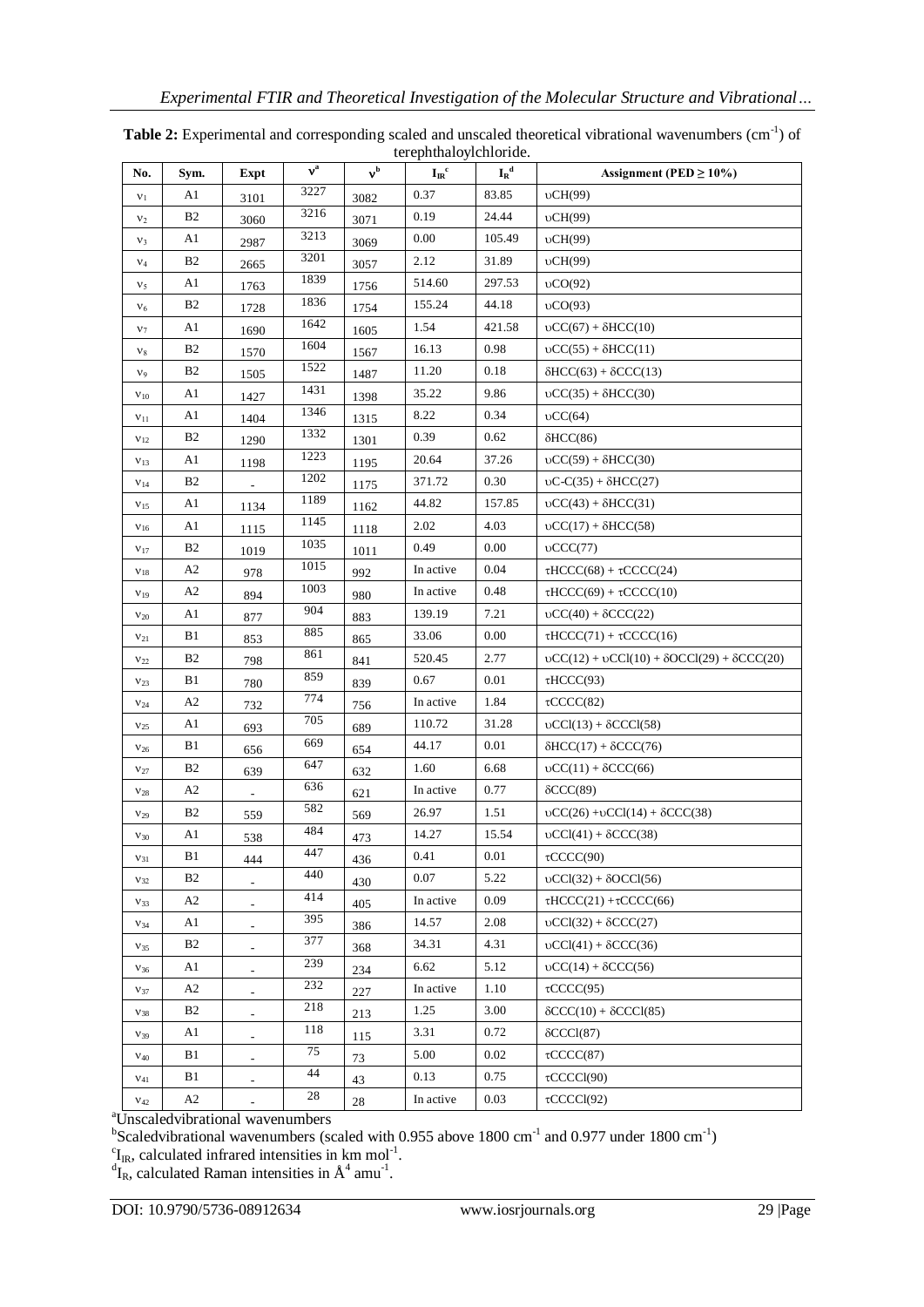

**Figure 3**: Experimental (top) and simulated (bottom) Raman spectra of terephthaloylchloride.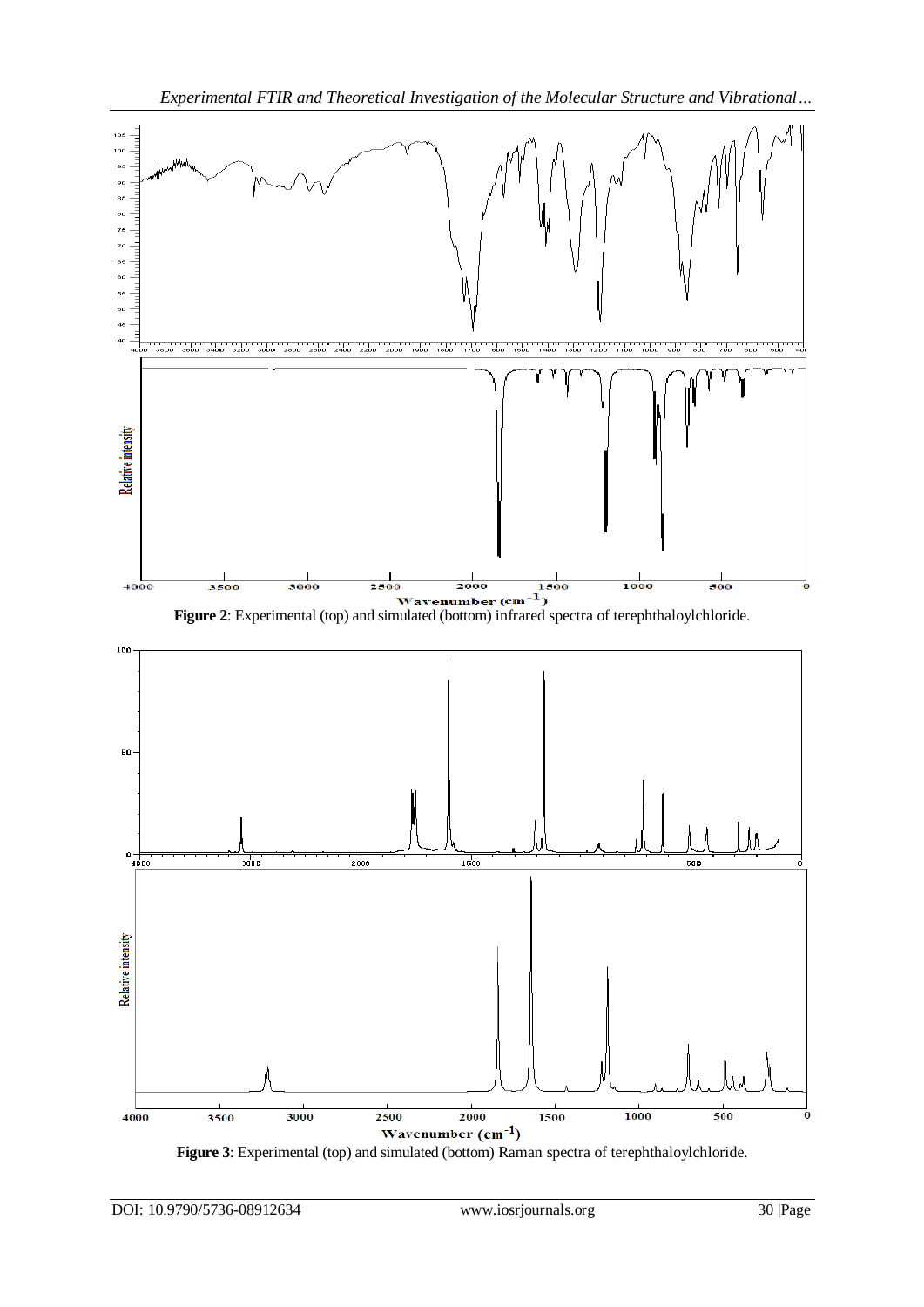Generally, the aromatic C-H stretching modes appears in the region  $3100 - 3000$  cm<sup>-1</sup>[31]. In the present study, the bands at 3101, 3060, 2987 and 2665 cm<sup>-1</sup> in the FTIR spectrum of TLC (Fig. 2) are attributed to aromatic C-H stretching vibrations. These bands correspond to the calculated vibrational wavenumber at 3082, 3071, 3069, and 3057 cm<sup>-1</sup>, which show good correlation between experimental and theoretical vibrational wavenumbers. As evident from PED calculations presented in the last column of Table 2, these bands are pure stretching vibration having almost 99% contributions to the total PED. The IR vibrational and Raman spectra are dominated by high intensity bands at around 1700 cm<sup>-1</sup>. These bands are assigned to carbonyl (C=O) stretching frequency. The aromatic acid halides showed a strong C=O stretching absorption band in the region of  $1800 - 1770$  cm<sup>-1</sup>, and this band shows very small dependence on conjugation [31]. The calculated wavenumbers at 1756 and 1754 cm<sup>-1</sup> (with PED contributions of 92 and 93% respectively) corresponding to symmetric and asymmetric C=O stretching vibrations, appear at 1763 / 1728 cm<sup>-1</sup> in FTIR spectrum and at 1755 cm<sup>-1</sup> in the Raman spectrum of TPC.

#### **4.3 Thermodynamic Parameters and Electronic Properties**

In general, thermodynamic properties are useful for physicists and chemists and are important in the study of several molecular properties. Thus, on the basis of theoretical frequency calculation at B3LYP/6-  $311++G(d,p)$  level of theory, several standard statistical thermodynamic functions and rotational constants are obtained, and the data are presented in Table 3. The standard thermodynamic functions such as heat capacity and entropy increase with temperature because the intensity of molecular vibration increases with temperature. The variation of the heat capacity and entropy with temperature is presented in Fig. 4.



**Table 3:**Thecalculated thermodynamics parameters of terephthaloyl chloride.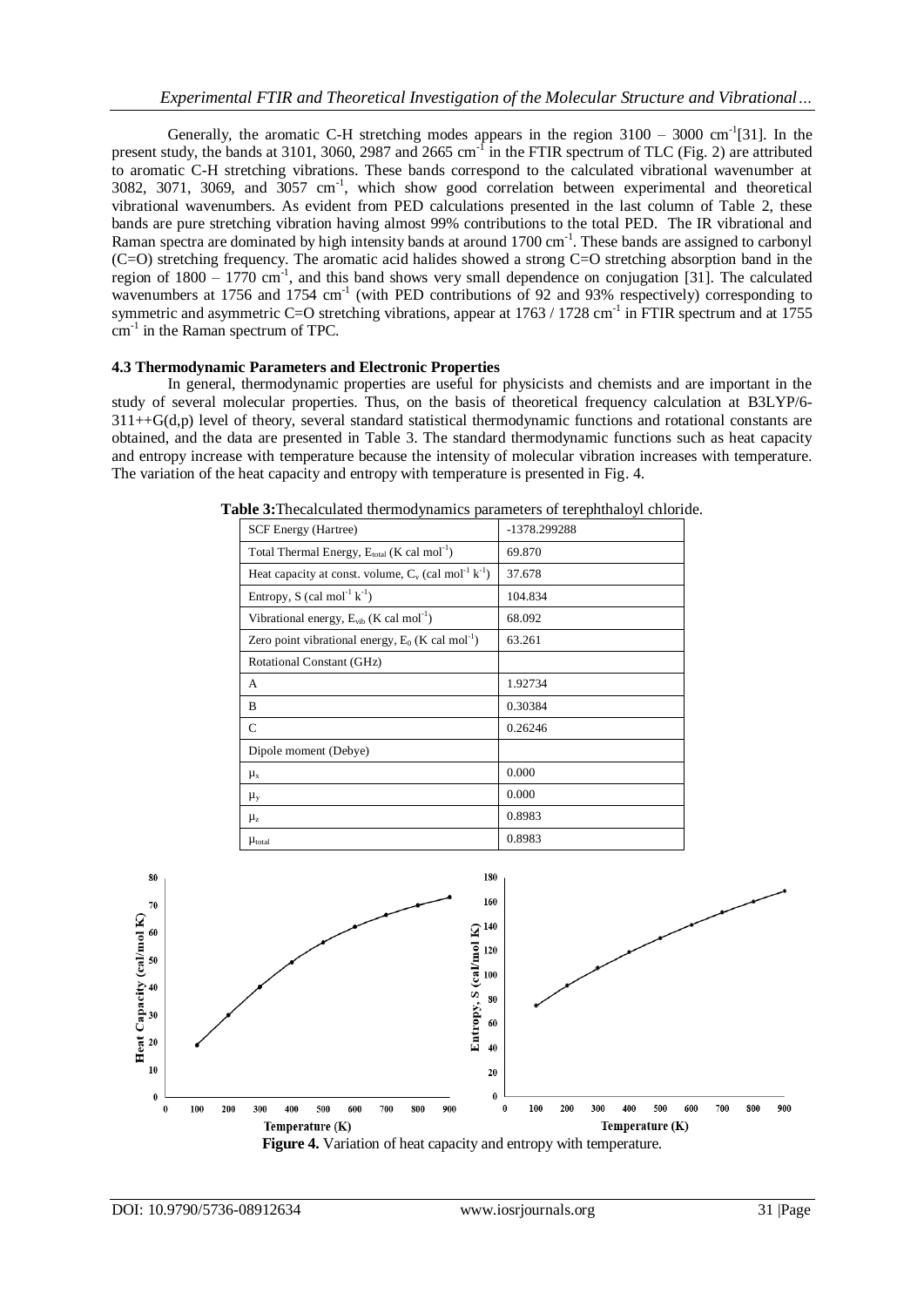The highest occupied molecular orbital (HOMO) and the lowest unoccupied molecular orbital (LUMO) and their properties are very useful for predicting the most reactive position in π-electron systems. They are also useful in explaining several types of reactions in a conjugated system [32]. The HOMO represents the ability to donate an electron, while the LUMO represents the ability to accept an electron. Thus, the energy of the HOMO is directly related to the ionization potential, while the LUMO energy is directly related to electron affinity, and the HOMO-LUMO energy gap is related to the molecular chemical stability. A molecule with a small HOMO-LUMO energy gap is more polarizable and is generally associated with high chemical reactivity [33, 34]. The HOMO and LUMO of TPC were calculated at B3LYP/6-311++G(d,p) level of theory. The3D plots generated from the calculations are illustrated in Fig. 5, while the HOMO and LUMO energies and the HOMO-LUMO energy gaps are presented in Table 4. The HOMO and LUMO are delocalized over the entire molecules of TPC. In addition, the HOMO and LUMO energy values are used to calculate global chemical reactivity descriptors such as ionization potential (I), electron affinity (A), electronegativity ( $\gamma$ ), chemical hardness (η), chemical softness (S), chemical potential  $(\mu)$ , electrophilicityindex( $\omega$ ). The results are summarized in Table 4.

| Table 4: CalculatedHOMO and LUMO energies, HOMO-LUMO energy gap, ionization potential, electron                  |
|------------------------------------------------------------------------------------------------------------------|
| affinity, electronegativity, chemical hardness, chemical potential, chemical softness and electrophilicity index |
|                                                                                                                  |

| onerephinaloyi chioride.                                      |           |  |  |  |
|---------------------------------------------------------------|-----------|--|--|--|
| $E_{HOMO}$ (hartree)                                          | $-0.3086$ |  |  |  |
| $E_{LUMO}$ (hartree)                                          | $-0.1307$ |  |  |  |
| $E_{HOMO}(eV)$                                                | $-8.3980$ |  |  |  |
| $E_{LUMO}(eV)$                                                | $-3.5573$ |  |  |  |
| $ \Delta E $ = E <sub>HOMO</sub> - E <sub>LUMO</sub> gap (eV) | 4.8408    |  |  |  |
| Ionization potentials, $I = -E_{HOMO}(eV)$                    | 8.3980    |  |  |  |
| Electron affinity, $A = -E_{LUMO}(eV)$                        | 3.5573    |  |  |  |
| Electronegativity, $\chi = (I + A)/2$ (eV)                    | 5.9776    |  |  |  |
| Chemical hardness, $\eta = (I - A)/2$ (eV)                    | 2.4204    |  |  |  |
| Chemical potential, $\mu = -(I + A)/2$ (eV)                   | $-5.9776$ |  |  |  |
| Chemical softness, $S = 1/(2\eta)$ (eV <sup>-1</sup> )        | 0.2066    |  |  |  |
| Electrophilicity index, $\omega = \mu^2/2\eta(eV)$            | 7.3815    |  |  |  |



**Figure5**. Frontier molecular orbitals (HOMOand LUMO) of terephthaloyl chloride.

#### **4.4 Molecular Electrostatic Potentials and Atomic Charges.**

Atomic charges' calculation plays an important role in the applications of quantum chemical calculations to the molecular system because atomic charges affect molecular properties such as dipole moment, polarizability, and electronic structure. The charge distributionwas calculated by Mulliken method for the equilibrium geometryof the TPC, and the results are illustrated in Fig. 6. The positive charges are mainly localized on hydrogen atoms, while the carbon atoms are found to be either positive or negative. The carbon atoms  $(C_1$  and  $C_4$ ) that are bonded to the carbonyl chloride groups are more positive than other carbons due to the partial polar nature of the carbonyl group ( $C=O$ ). The magnitude of oxygen atoms are  $-0.085e$ , while that of the two chlorine atoms are 0.439e. In general, the result suggests that the oxygen atoms and the carbon atoms bonded to oxygen atoms are electron acceptor.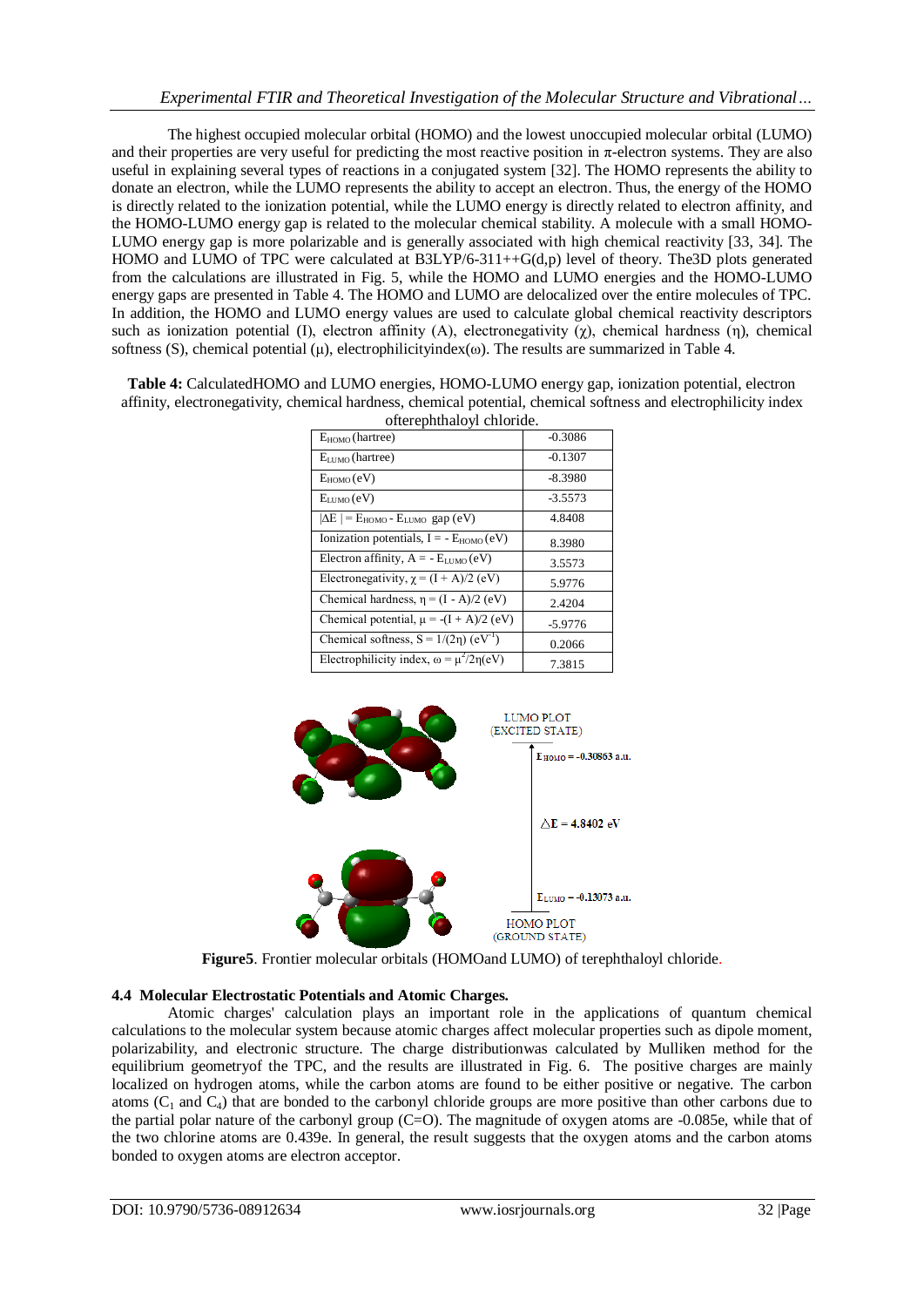

**Figure 6.** Mulliken atomic charge distribution of terephthaloyl chloride.

Molecular Electrostatic Potential (MEP) mapping is very important in the study of molecular interactions, prediction of relative sites for nucleophilic and electrophilic attack, molecular cluster and predication wide range of macroscopic properties [35, 36]. To predict reactive sites for nucleophilic and electrophilic attack for TPC molecule, the MEP at the  $B3LYP/6-311++G(d,p)$  optimized geometry was calculated and the result is illustrated in Fig. 7. The electrostatic potentials at the surface are represented by different colors; red, blue and green represent the regions of negative, positive and zero electrostatic potentials respectively. In addition, the negative regions (red color) of MEP are related to electrophilic reactivity, and the positive regions (blue color) are related to the nucleophilic reactivity. As can be seen from Fig. 7, the negative electrostatic potentials are localized over the oxygen atoms, and are potential sites for electrophilic attack. The positive regions are localized around the hydrogen atoms. The green region corresponds to electrostatic potential halfway between the red and the blue and are potential sites for intermolecular interactions.



**Figure 7.**Molecular electrostatic potential energy surface (MEP) for terephthaloyl chloride.

## **V. Conclusion**

In this article, experimental FTIR has been recorded and detailed vibrational assignment based on potential energy distribution is presented for terephthaloyl chloride. The equilibrium geometry vibrational wavenumbers, thermodynamic and electronic properties of terephthaloyl chloride were theoretically examined. All the calculations were carried using the B3LYP density functional theory adopting 6-311++G(d,p) standard basis set. The scaled vibrational wavenumbers are in good agreement with the experimental FTIR wavenumbers. The simulated IR and Raman spectra exactly coincide with the experimental FTIR and FT-Raman spectra of the title molecule.The atomic charges, HOMO and LUMO energies, thermodynamic parameters and molecular electrostatic potentials of the TPC were determined and analyzed. The calculated thermodynamic data reveal that heat capacity and entropy increase with the temperature because the molecular vibration intensities increase with temperature. In general, we hope that the result of this present study will play an important in understanding of dynamics of this molecule.

## **Acknowledgements**

Facilities provided by Jubail Industrial College of Royal Commission for Jubail and Yanbu are gratefully acknowledged.